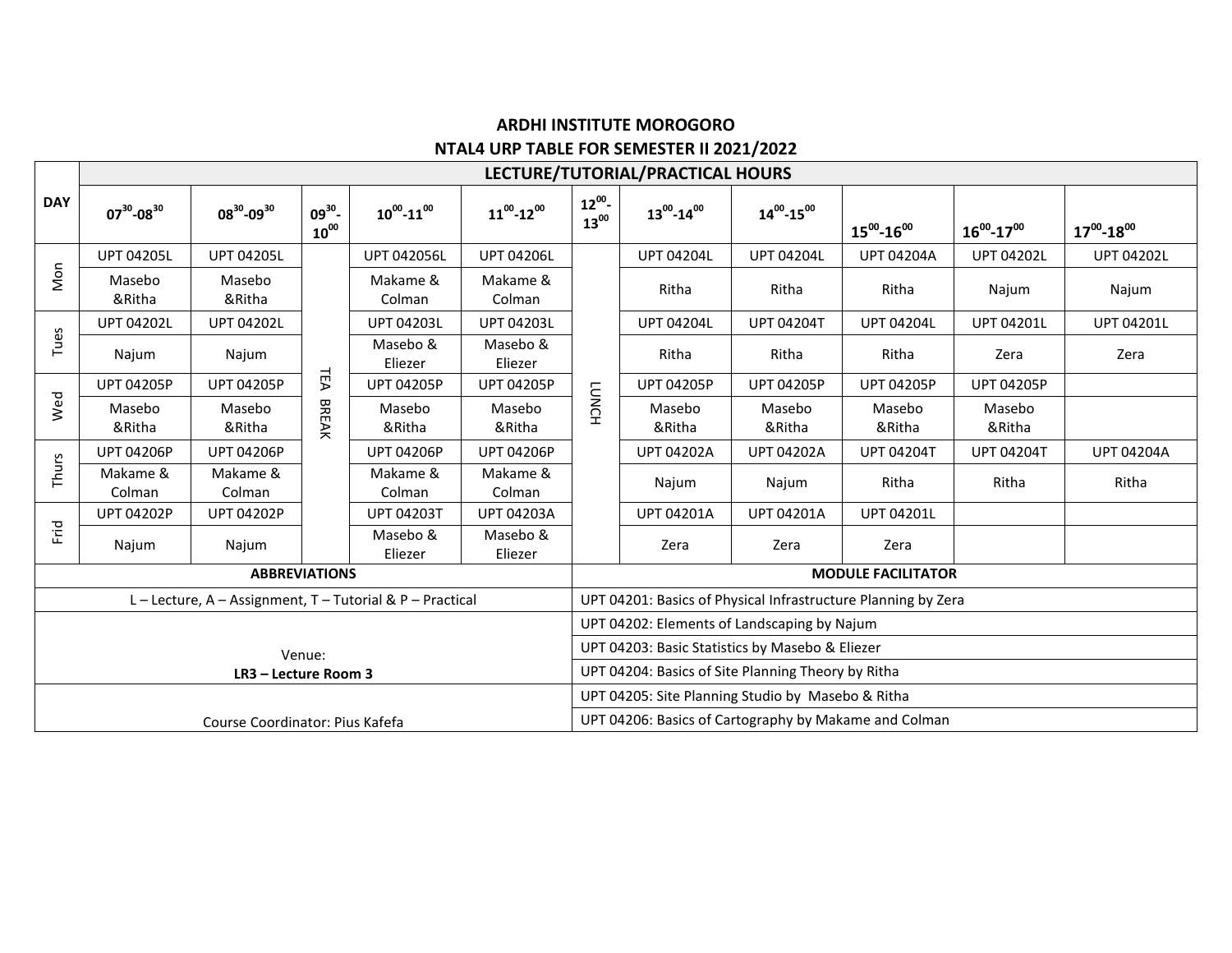## **ARDHI INSTITUTE MOROGORO NTAL 5 URP TIME TABLE FOR SEMESTER II 2021/2022**

Т

| DA<br>Y |                                                   | LECTURE/TUTORIAL/PRACTICAL HOURS |                        |                             |                                               |                        |                          |                            |                                                                 |                     |                     |  |  |
|---------|---------------------------------------------------|----------------------------------|------------------------|-----------------------------|-----------------------------------------------|------------------------|--------------------------|----------------------------|-----------------------------------------------------------------|---------------------|---------------------|--|--|
|         | $07^{30} - 08^{30}$                               | $08^{30} - 09^{30}$              | $09^{30}$<br>$10^{00}$ | $10^{00} - 11^{00}$         | $11^{00} - 12^{00}$                           | $12^{00}$<br>$13^{00}$ | $13^{00} - 14^{00}$      | $14^{00} - 15^{00}$        | $15^{00} - 16^{00}$                                             | $16^{00} - 17^{00}$ | $17^{00} - 18^{00}$ |  |  |
| Non     | <b>UPT 05201L</b>                                 | <b>UPT 05201L</b>                |                        | <b>UPT 05206L</b>           | <b>UPT 05206L</b>                             | <b>LUNCH</b>           | <b>UPT 05204L</b>        | <b>UPT 05204L</b>          | <b>UPT 05205L</b>                                               | <b>UPT 05205L</b>   |                     |  |  |
|         | Grace                                             | Grace                            |                        | Glory &<br>Majogoro         | Glory &<br>Majogoro                           |                        | Masebo, Ringo<br>& Grace | Masebo, Ringo<br>& Grace   | Zera                                                            | Zera                |                     |  |  |
| Tues    | <b>UPT 05203L</b>                                 | <b>UPT 05203L</b>                | TΕA<br><b>BREAK</b>    | <b>UPT 05205A</b>           | <b>UPT 05205A</b>                             |                        | <b>UPT 05206L</b>        | <b>UPT 05206L</b>          | <b>UPT 05202A</b>                                               | <b>UPT 05202A</b>   |                     |  |  |
|         | Ringo                                             | Ringo                            |                        | Zera                        | Zera                                          |                        | Glory &<br>Majogoro      | Glory &<br>Majogoro        | Ringo                                                           | Ringo               |                     |  |  |
| Wed     | <b>UPT 05204P</b>                                 | <b>UPT 05204P</b>                |                        | <b>UPT 05204P</b>           | <b>UPT 05204P</b>                             |                        | <b>UPT 05204P</b>        | <b>UPT 05204</b>           |                                                                 |                     |                     |  |  |
|         | Masebo,<br>Ringo & Grace                          | Masebo,<br>Ringo &<br>Grace      |                        | Masebo,<br>Ringo &<br>Grace | Masebo, Ringo<br>& Grace                      |                        | Masebo, Ringo<br>& Grace | Masebo, Ringo<br>& Grace   |                                                                 |                     |                     |  |  |
| Thur    | <b>UPT 05206A</b>                                 | <b>UPT 05206A</b>                |                        | <b>UPT 05202L</b>           | <b>UPT 05202L</b>                             |                        | <b>UPT 05203L</b>        | <b>UPT 05203L</b>          |                                                                 |                     |                     |  |  |
|         | Glory &<br>Majogoro                               | Glory &<br>Majogoro              |                        | Ringo                       | Ringo                                         |                        | Ringo                    | Ringo                      |                                                                 |                     |                     |  |  |
| Frid    | <b>UPT 05201LA</b>                                | <b>UPT 05201A</b>                |                        | <b>UPT 05205L</b>           | <b>UPT 05205L</b>                             |                        | <b>UPT 05203L</b>        | <b>UPT 05203P</b>          |                                                                 |                     |                     |  |  |
|         | Grace                                             | Grace                            |                        | Zera                        | Zera                                          |                        | Ringo                    | Ringo                      |                                                                 |                     |                     |  |  |
|         | <b>ABBREVIATIONS</b>                              |                                  |                        |                             |                                               |                        |                          |                            | <b>MODULE FACILITATORS</b>                                      |                     |                     |  |  |
|         | L-Lecture, A-Assignment, T-Tutorial & P-Practical |                                  |                        |                             |                                               |                        |                          |                            | UPT 05201: Principles of Economy and Development by Ms<br>Grace |                     |                     |  |  |
|         |                                                   |                                  |                        |                             | UPT 05202: Urban Planning Theory by Mr. Ringo |                        |                          |                            |                                                                 |                     |                     |  |  |
|         | Venue:<br>LR4 - Lecture Room 4                    |                                  |                        |                             |                                               |                        |                          |                            | UPT 05204: Urban Planning Studio by Masebo, Ringo & Grace       |                     |                     |  |  |
|         | Course Coordinator: Ms. Glory Emmanuel Pastory    |                                  |                        |                             |                                               |                        |                          | UPT 05205: Housing by Zera |                                                                 |                     |                     |  |  |
|         |                                                   |                                  |                        |                             |                                               |                        |                          |                            | UPT 05206: Infrastructure Planning by Glory and Majogoro        |                     |                     |  |  |